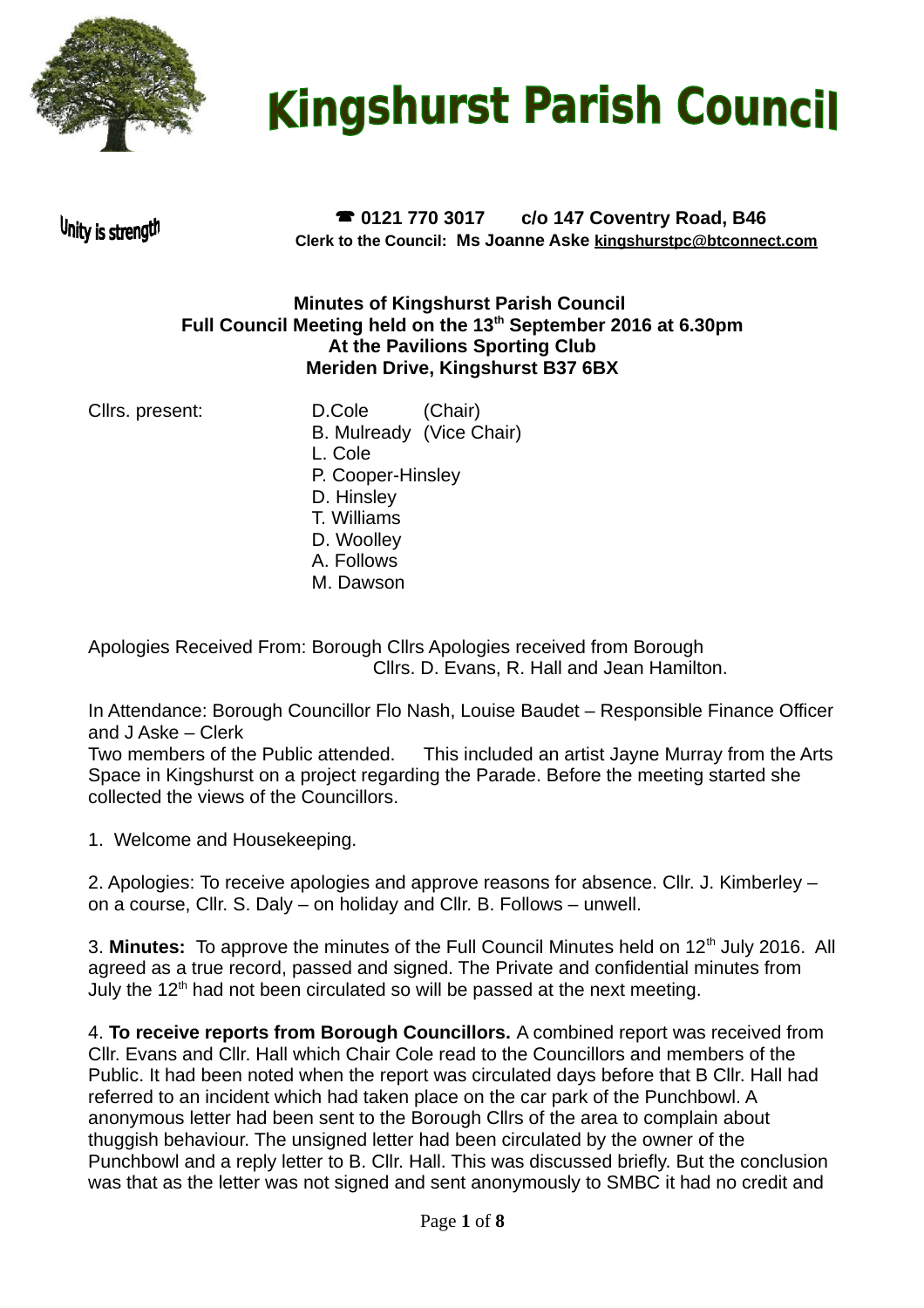could not be dealt with. The Parish Councillors views were that it was probably a vendetta towards the owners of the Punchbowl, as no other problems have been reported recently from any residents living in the immediate area.

Chair asked Cllr. Flo Nash to give her report.

Cllr. Nash took the floor and started her report with the same issue as mentioned above regarding the anonymous letter to the Borough Council.

She mentioned an incident that the police had been called too regarding three lads that had broken into a car one 15 years old the other two 16 years old. They were arrested but eventually given a warning and let go. The damage has been recorded. This incident took place by the Parade.

Her second part of her report regarded the Travellers that had recently been moved on from the Babb's Mill Park. She said she would like to thank the residents that reported the travellers' arrival so swiftly to SMBC. She also mentioned how SMBC worked quickly to issue the paperwork and get them moved on.

She said Police cars and Police helicopters set up surveillance in the area around the park.

B Councillor Nash noted that a cleanup of the Parade is planned. The future plans for the Regen are still un heard of. She said we must stand up to the SMBC and fight for our corner in North Solihull.

Many arrests took place recently in the area; herself and Cllr. Hamilton went along with the police and witnessed the apprehension of criminals related to drugs and fire arms. Quad bikes were ceased and will be crushed. She said the Police are working very hard for us.

Chair thanked Cllr. Nash and asked if there were any questions for her.

Cllr. Woolley mentioned the Travellers that had got on to the Babb's Mill Park. Recently SMBC had put embankments of soil and Tree trunks to stop vehicles from entering. Cllr. Woolley asked Borough Councillor Nash who at SMBC had thought this was a good idea, and now it seems it was a waste of tax payers money. Many gave their views on this, not through the Chair. Cllr. Woolley said they came through the car park.

Cllr. Nash said that issues should be raised with Endeavour house or SMBC directly if a Borough Councillor is not available. Please use your authority as a Parish Councillor she said.

Cllr. Woolley also mentioned a concern that the See Saw in the park has been removed and the hole left is dangerous as it's full of shale and stones. The Clerk has reported this. This is a health and safety issue.

Cllr. Woolley lastly wanted to mention a lamp post outside his house although replaced in July it has never had any electric in it. She said she would sort out why this has not been done.

Cllr. Maxine Dawson mentioned here to Cllr. Nash that the illegal parking of the travellers that took place on the park could be clamped, but only if signs are presentable stating the fact. Cllr. Nash would put this forward.

Cllr. Hinsley had read recently that police have the right to take the vehicles and crush them, and using this method the travellers move on swiftly. This was reported in the paper, he is not sure how true that is.

Chair thinks this would be counterproductive as the Travellers would become homeless and then the responsibility would be to Solihull Council. He also mentioned the official sites for Travellers that don't appear to be used.

Cllr. Hinsley wanted to mention to Cllr. Nash that a recent high court injunction had been passed regarding bikes speeding and car cruising. He wanted to know how this will be policed.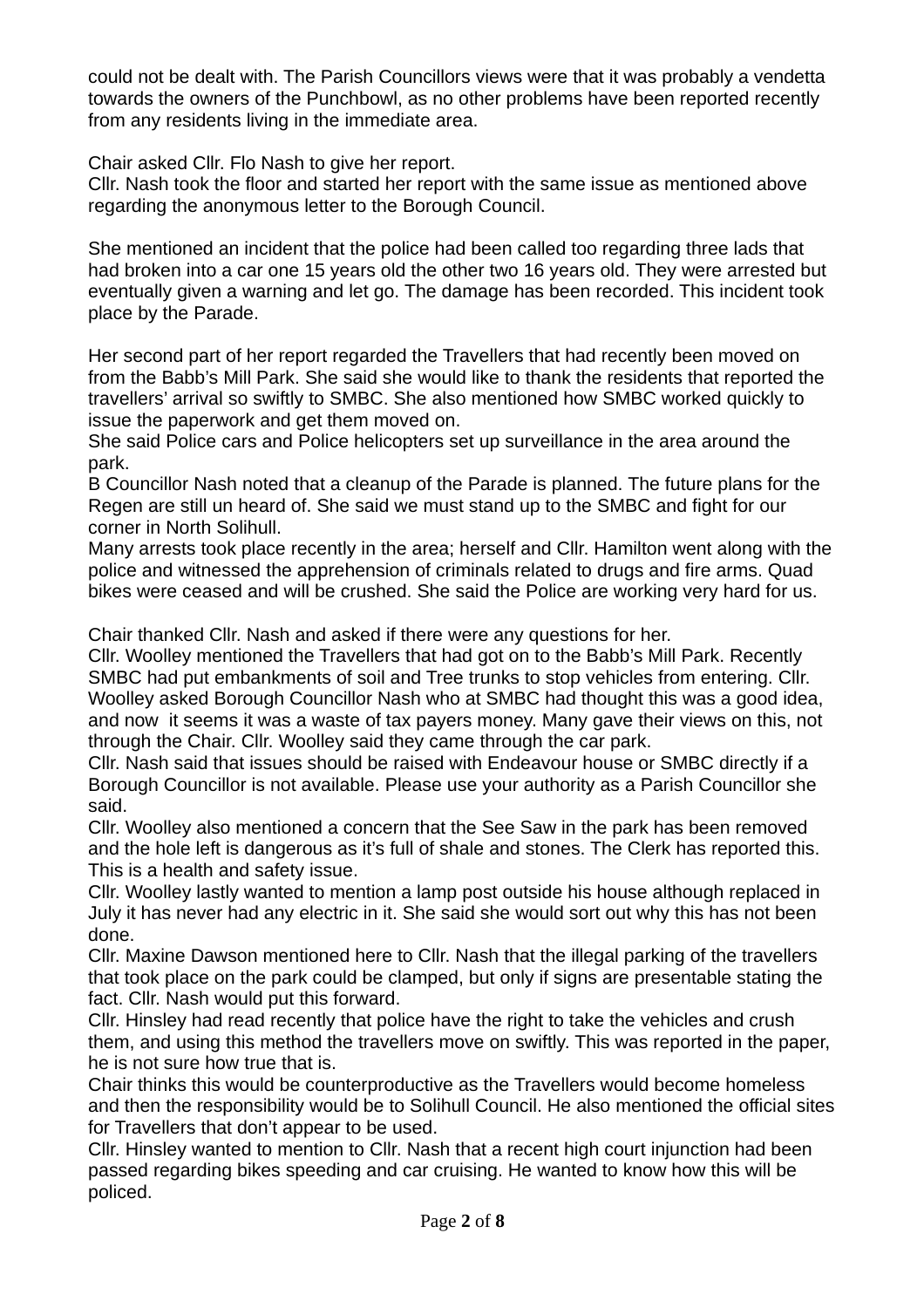She does not really know she answered but said that the Police should keep you as a Parish Council informed.

Cllr. Tina Williams mentioned that the yellow signs referred to by David Hinsley are difficult to read in the middle of the collector road. This was considered a waste of money.

Cllr. Nash said the problem with the so called shrine on the Collector road is being sorted now by the camera.

Cllr. Hinsley lastly wanted to mention that average speed checks are now in operation instead of the speeding camera.

Chair said we need to move on.

#### 5. **Finance: To receive and approve reports from KPC Finance Committee and make decisions as appropriate.**

5.1 Report from the RFO Louise Baudet: Louise had given each Councillor a copy of her report which will be attached to these minutes in the minute book. She read out her report. The Office allowance was proposed and passed of £4 per week for the use of electricity and office space in the Clerks home. Mileage of 45p a mile will also be adopted to pay the Clerk. This was considered and passed.

A letter had been written requesting the return of £800 from Arden Associates. This was discussed and indications look as though it will be returned by the end of the week and any money the KPC may owes Arden Associates will be invoiced to the Council for payment.

Louise Baudet asked if there were any questions regarding the report.

Cllr. David Hinsley asked if there was any progress on the direct payments of their members' allowances. Louise answered it is linked into the internet banking. But the card reader has still not arrived.

The question of giving Pay Role the job of paying in the cheques by BACs was spoken about but it was decided the better option was for the KPC to control the payments.

**5.2 To agree and pass payments for September.** The cheque list has been circulated but a change of £90 for the WALC training which makes the total to be passed £9871.12 Cllr. Hinsley wanted to query a cheque to Gro Organic. He wanted to know if the money had been received from the Grant. Yes this had been received.

Cllr. A. Follows asked if everyone agreed with the sum to be passed. All in favour and passed the sum of cheques of £9871.12

**5.3 To consider any other items for payment.** The Clerk requested that the KPC pay for the clearing of the green waste that has been left in her garden. Cllr. Williams asked the Clerk to get a quotation. The quotation was £81 and a receipt will be issued to say the greenery is disposed off at the correct tip.

All passed this.

Cllr. A. Follows jumped to 5.5**5.To approve the purchase of a laptop for Clerk to use in the Library.** This was passed at a cost of £230 from Argos after discussions of the facility the clerk needs and the price.

**5.4 To provide Grant Aid for school Milk under section 137 for local schools.** The School Milk Cheques needed to be raised. This was St. Anthony's - £500 Yorkswood - £800 and Kingshurst School - £1000. This was approved and passed.

Cllr. Pauline Cooper Hinsley queried the length of time the KPC having been paying for the milk. Cllr. A. Follows said it was back in the late 80's.

Cllr. Pauline Cooper-Hinsley questioned the schools that received it and why the forth school was left out.

Chair advised it was only the schools in the Parish of Kingshurst that the KPC paid towards their milk.

**5.6 To approve WALC membership and £90 for WALC workshop for two Councillors.** All approved that Cllr. Cooper-Hinsley and Cllr. David Hinsley attend the WALC workshop.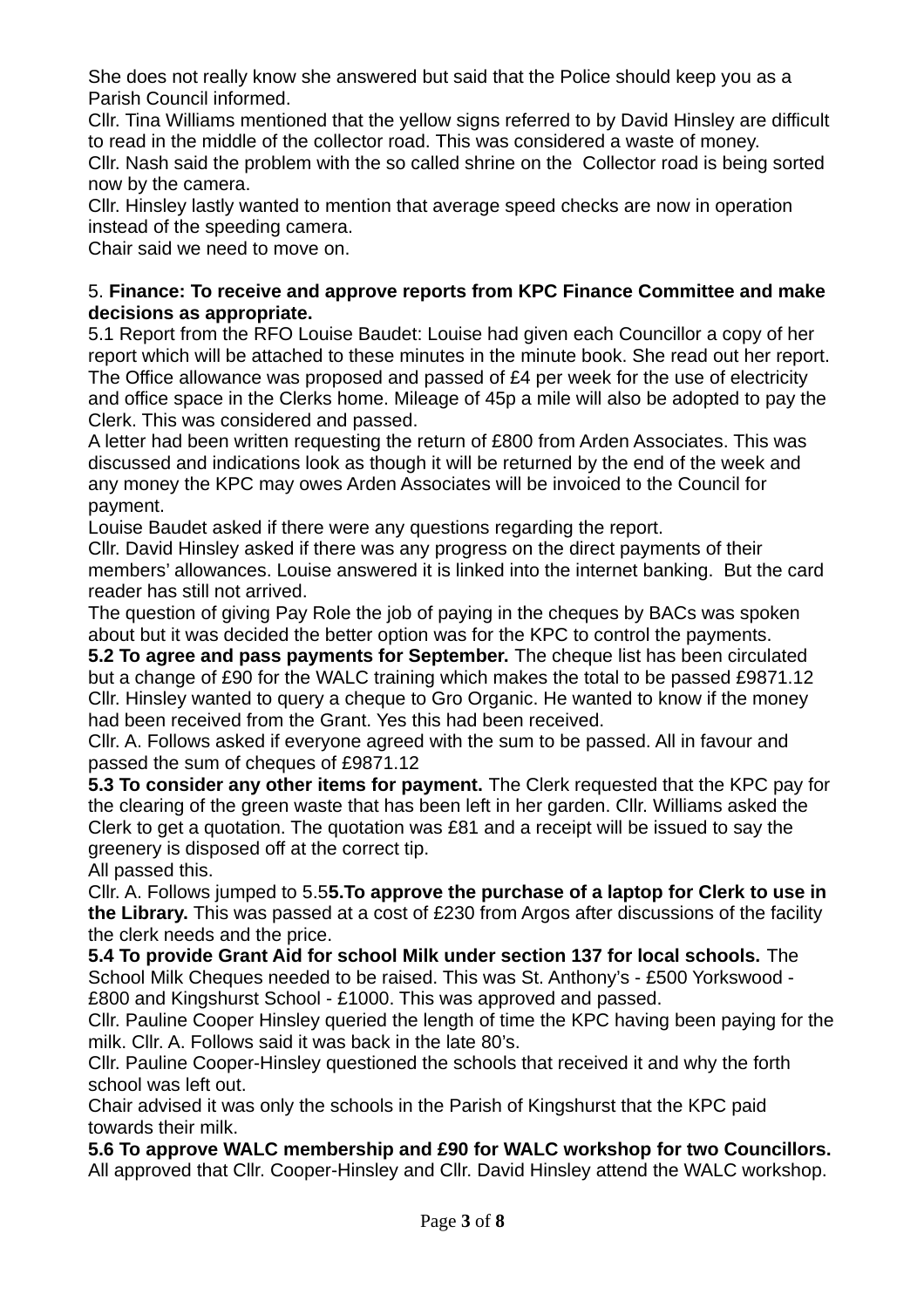It was noted that the last cheque written to WALC was not returned but was not cashed as the workshop could not be attended owing to the disabled facilities not being in place.

#### 6. **Events: To receive and approve reports from KPC Events Committee and make decisions as appropriate.**

6.1 Update on Christmas tree Festival. Cllr. T. Williams and the Clerk had a meeting with Rev. Johnson and the St. Barnabas Church Council. Posters will be available soon.

Printing will be done shortly. A rota was explained that two people will be on duty one from the KPC and the other from St. Barnabas parish. Cllr. Williams explained that this would be a vital part of bringing together the community.

The new flag will be sorted out very shortly for Remembrance Sunday service. The flag was passed in previous minutes. The price will be cheaper.

Cllr. Pauline cooper-hinsley enquired that refreshments will be available at the end of the festival of trees service. She wanted to know who was providing them. Was it the Church or the KPC. This will be confirmed in the next meeting with the Reverend.

#### **7. Allotments: To receive and approve reports from KPC Allotments Committee and make decisions as appropriate.**

Cllr. Mulready mentioned here that many allotments have not been attended property and letters need to be written. Worrying health and safety issues were discussed. Cllr. Pauline Cooper-Hinsley will put a list together of questions to ask Gro Organic.

Clerk informed the Council that the out of service plot has been allocated and another will soon be ready for a new tenant.

Cllr Pauline cooper-Hinsley mentioned here she knew of a way to get rid of the weed known as Mares tail organically.

Cllr. Hinsley has a lot of questions regarding Gro-organic. He said he would like to make a statement. It appears over the period of time the jubilee gardens has had £50k spent on it. He wondered what that money had been spent on.

Cllr. A. Follows mentioned here the SMBC had control over the original grant. Cllrs were unsure exactly how much at this point. SMBC spent the money on the gardens. It was not in the Parish Councils hands.

Cllr. Hinsley went on to say ignoring that money for from January 2014 £15k was spent on it and he wanted to say that in his opinion there is nothing to show for the money. It was minuted in January 2014 the Gro organic got a grant. The KPC gave them grant aid for a fence donated to be erected.

Cllr. A. Follows did say that they organised the grants and it wasn't KPC money. Clerk mentioned that Gro-organic did itemise their accounts of what they spend their grants on.

It was discussed that gro organic was given the jubilee gardens for 5years.

The playground was discussed and Cllr. Pauline Cooper-Hinsley wanted to know when it would be finished and who will organise the communities to use the areas.

A meeting will be sorted out. Chair wanted a list of Councillors questions.

Cllr. David Hinsley said that we should be represented by more than the Clerk at the meetings with Gro-Organic. Cllrs should be available to go along. Cllr. Cooper-Hinsley will attend the meetings with Gro-Organic.

Clerk explained that we have to be patient with Gro-Organic as it is used to train and qualify people in husbandry to give them a help getting a job and looking after themselves. An example given when the JCB was hired a young man passed his qualification there on the jubilee gardens. Many more have achieved qualifications, which are helping the community.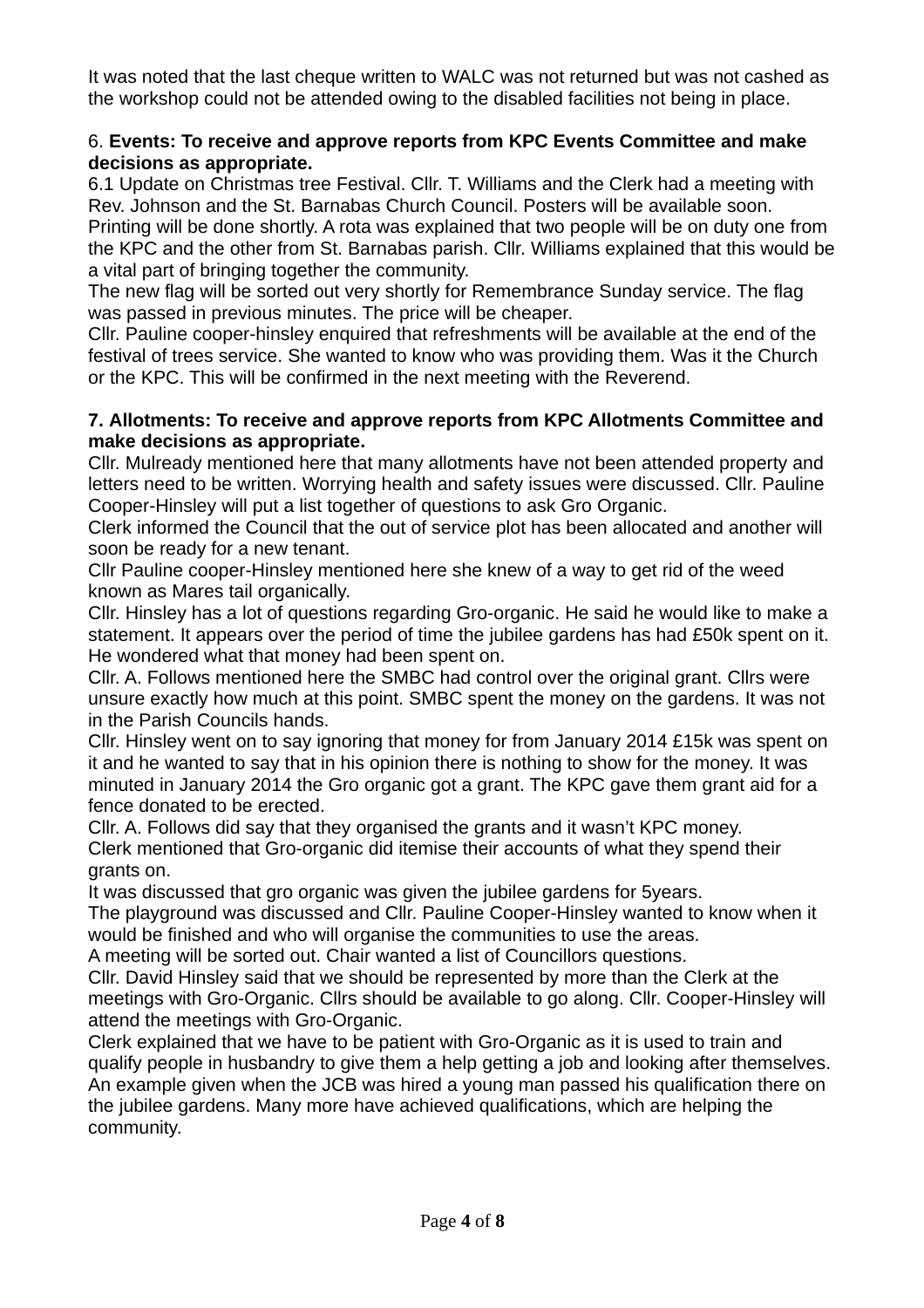Chair went on to the next part of the Agenda. At this point Jayne Murray gave apologies and left the public seating. She thanked the Councillors for their input and support to her 'Parade' project.

**8**. **Pavilions:** To receive and approve any reports regarding the Pavilions Sporting Club and make decisions as appropriate.

8.1 Update on current situation regarding the Pavilions Sporting Club. Every Councillor had a copy of the re-assignment notes from Fluretts estate agents. Listing the transaction and finance.

Cllr. A. Follows pointed out a problem with the notes. It had stated on page three that each party shall bear their own legal fees in respect of this transaction. This is not the case. As in the lease it states the tenant bears the cost. Clerk said that Colin Palmer is aware of this. The Clerk was instructed to have the correspondence changed before they can approve it.

Chair Cole asked when the exchange of contracts would take place.

Cllr. A. Follows pointed out that it says 28 days after receipt of completion. Chair asked if everyone okay with this.

Cllr. P. Cooper-Hinsley said she was not happy with the outcome.

Cllr. David Hinsley said he had some questions, but would wait until the private and confidential part of the meeting to discuss.

Cllr. Tina Williams asked if the KPC would still have the use of the room.

The Clerk confirmed the room will still be available for the KPC meetings as she had spoken to Mr. Palmer regarding this.

8.2 To Approve correspondence from Fleurets Estate agents re Sale of the Lease. The correspondence was not approved owing to the error in the paperwork from Fleurets.

#### **9. To receive reports from members representing KPC on outside bodies**

**9.1** Birmingham Airport Consultative Committee: Cllr. Dawson reported that no meeting is scheduled at the moment.

**9.2** WALC/SAC. Cllr. Hinsley reported a meeting took place during the August recess. The Local Plan was the topic. The list of local sites was mentioned but not the main focus of the meeting. Mr. Gary Palmer discussed how they consider each site. For example how they consider a green space over housing. He reported that a Mr. Danny Gouviea who is responsible for roads and access into new building developments. He mentioned recent road structures that he was responsible for. David mentioned we should bear him in mind when we study the plans for access into Babb's Mill from Cooks lane in the future planning.

Cllr. David Hinsley reported that at the last WALC/SAC meeting it was requested that Kingshurst PC hold a meeting. The  $12<sup>th</sup>$  of January 2017 was confirmed by the Clerk that best suited her. She added hopefully we can book the room.

**9.3** School Governors Reports. Nothing to report.

**9.4** North Solihull Partnership Forum. Cllr. Hinsley reported no meeting recently but two meeting will be coming up one on the 22<sup>nd</sup> September for the Solihull Voluntary and Community conference at the Junction on Fordbridge (the old Boys' club). The second meeting is the half yearly forum on the  $28<sup>th</sup>$  of September at the Family centre in Solihull. **9.5** Regen. Nothing to report here. Future meetings will be set up with key persons regarding the regen programme.

**9.6** To form a new committee for action against SMBC schedule for site submissions 2026 With Ward Councillors and Parish Councillors, as part of Action for Babb's Mill.

Chair explained that the recent documentation listed 245 sites as possible areas for housing by SMBC for homes to be developed in 2026.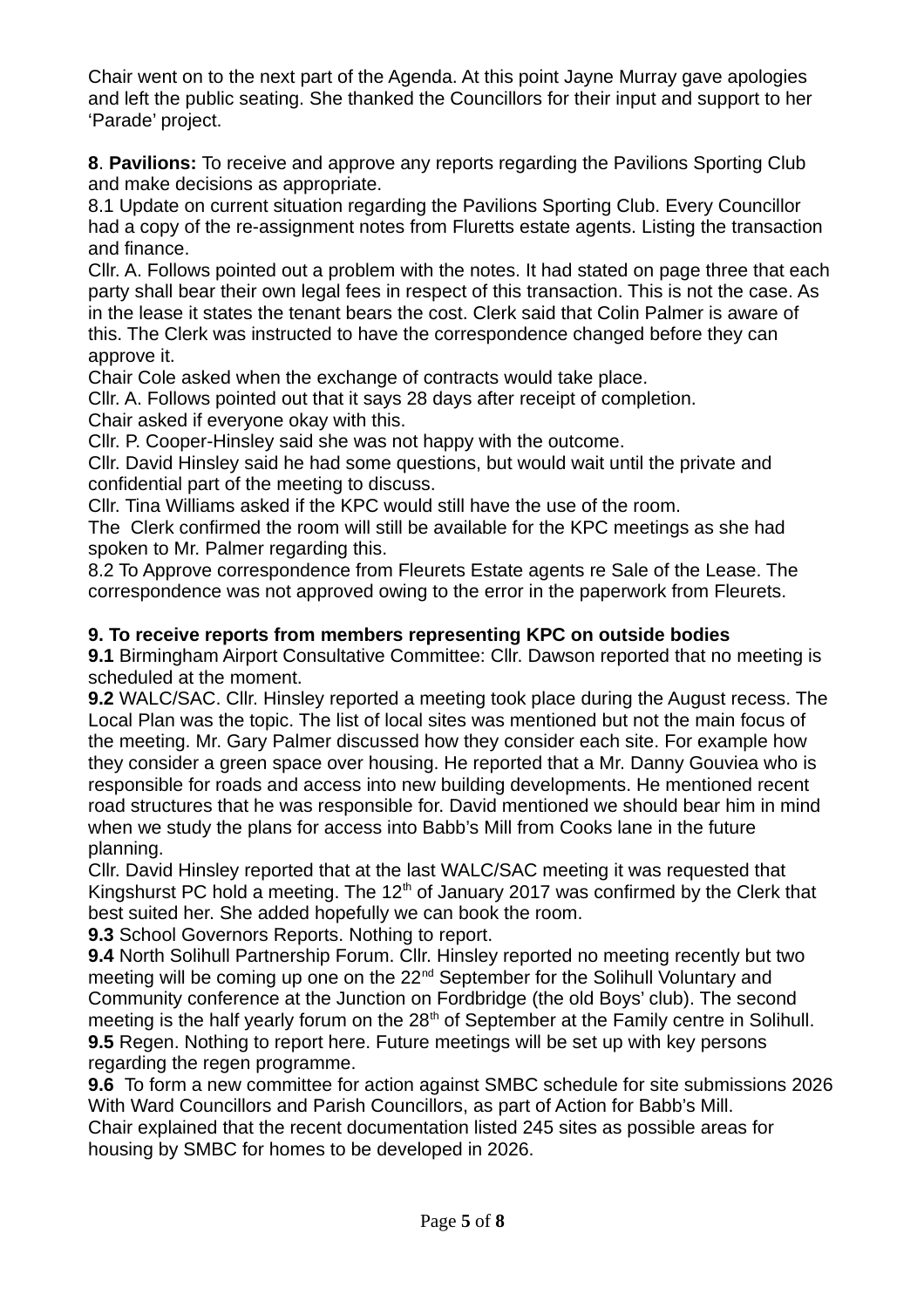The sites in the North are listed as Endeavour House, the Pavilions and the KPC allotments, Smiths wood football pitches and Bluebell Playing Fields to name a few of many in the area.

Chair would like to work with the other communities and groups to prevent the planning of houses in areas that cause concern to residents. He would like all Parish Councillors to be part of this group. Involvement is the key.

Cllr. David Hinsley said he totally agrees with Chair but he would object to the committee being part of the group Action for Babb's Mill. He would like it to be a new name.

Chair said this would be a new group with a new identification name.

All agreed with Chair to form a new committee with the Ward, Councillors and themselves along with the groups like action for Babb's Mill.

Further discussions took place about the 26 thousand homes that the SMBC will push for. Cllr. David Hinsley said this is the right time as in recent times the KPC has not been pro active.

Chair asked could we get the community group up and running as soon as possible. He thanked the Councillors for their support.

## **10. Progress reports for information/action and make decisions as appropriate:**

**10.1** Chairman's Letter written in the recess period.

In the last Parish Council meeting Chair said he would write regarding all the issues and problems facing Kingshurst.

He wrote to Nick Page and Cllr. Sleigh with a list of problems Kingshurst is faced with. A meeting was held regarding the issues presented. Notes of the meeting were distributed to the Councillors.

Issues itemised including the full the Nature Reserve, the capacity of the doctors and school also full to capacity. Chair had been given key personnel of SMBC to keep the KPC updated on the issues raised.

Cllr. A. Follows mentioned that SMBC have a department that puts in the figures to fill school places.

Chair said they discussed Doctors but not got a commitment. Kingshurst Village was spoken of and Chair Cole and Cllr. David Hinsley said they were told there was no money. The empty shops were mentioned and the Church on Gilson Way has also approached SMBC for a shop to become a Caribbean restaurant. They were told that they could not have a shop.

Various discussion took place not through the chair regarding the shops and the dipping trade in the businesses.

Chair went on with his report. He had asked how close they were to redeveloping the Parade. Reply to him were 'No comment' No reply' and 'No money'.

Cooks Lane was reported also and Chair feels the Police and the Council are just passing back and forth blaming each other. Chair requested Cameras on Cooks Lane to record the 40 foot lorries. But the answer was that there is no money.

Chair was glad the meeting took place.

Cllr. Tina Williams asked where the money has come from to re build and generated the Solihull Town Centre.

This comes from private developers that own the buildings and land. Similar to Chelmsley Wood Town Centre.

Cllr. Pauline Cooper-Hinsley mentioned here that Kingshurst did not have any hanging baskets this year.

Chair replied this is why we have to be pro active and not get trampled on.

Cllr. David Hinsley mentioned that SMBC replaced all the windows at £40k even though the buildings were part of the regen project.

Chair did however get a firm commitment that Kingshurst Library wherever it may be will be maintained.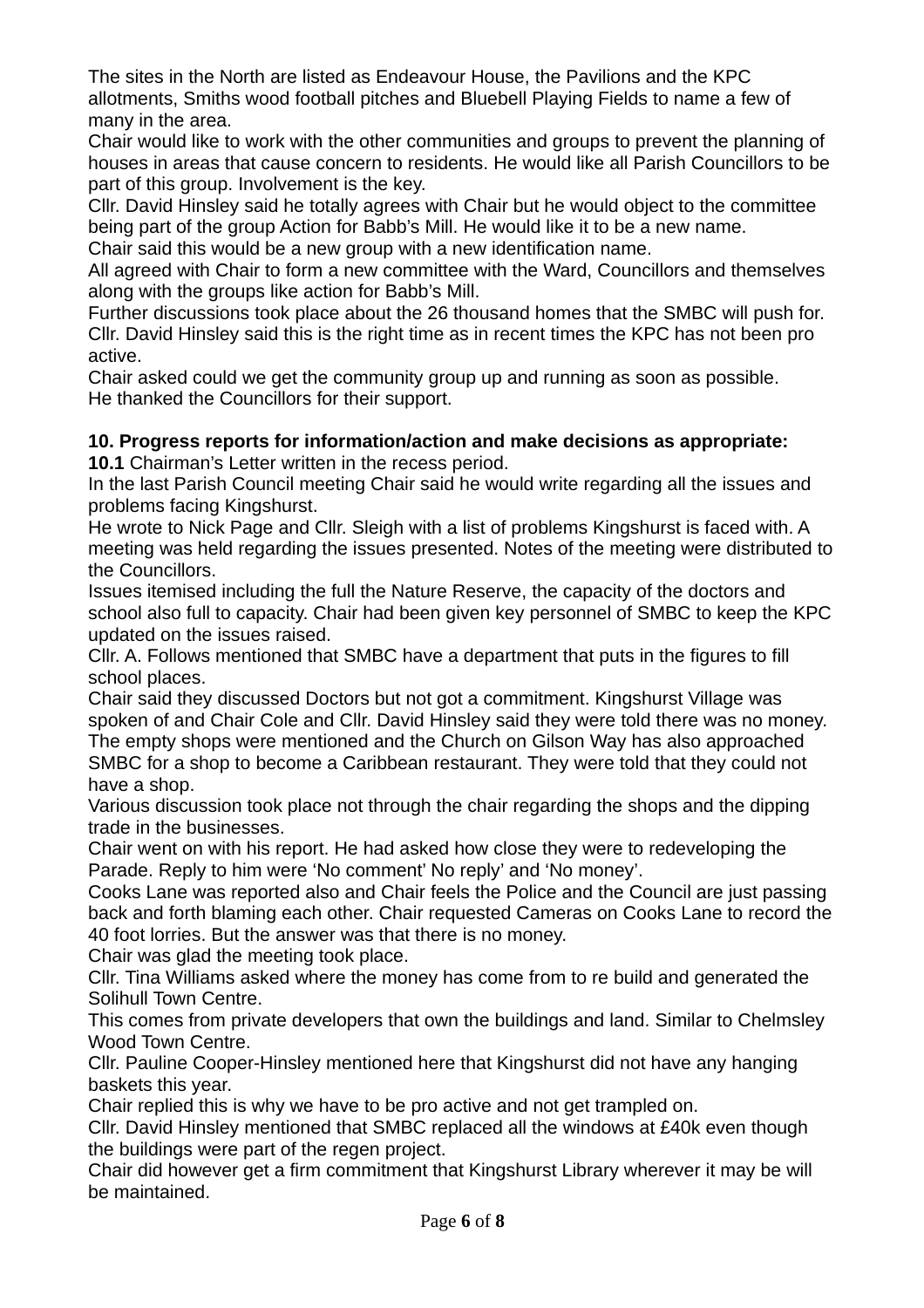It was mentioned that the Clerk was now working from home because nowhere suitable had been found was also mentioned in the KPC letter. The reply was that meetings could take place Endeavor House free of charge.

10.2 Lease for M E B Renting at the Pavilions. Contract to be revised. The contract finished some years ago. Clerk was instructed to write to them and ask for £500 a year and to renew the contract.

10.3 Post from 18 The Parade is re-directed to Clerks home address. A re-direction has been in place now for a couple of months as is working very well.

10.4 Security gates in the Parade. It had been reported by Cllr. Woolley that the gates to the Parade were not being locked on time. It was reported to SMBC and Mr. Stringer came back with the times the gates should be locked. It should be 9pm. Cllr. Woolley will monitor the gate times when the security firm do lock them and we can report this back to SMBC. Cllr. David Hinsley referred back to 10.3 and asked if the Clerk was happy to have address used for correspondence. Clerk replied she was. Most Clerks that work from home do supply their own address for all correspondence.

Cllr. Pauline Cooper-Hinsley asked the Clerk here how many members of the public are visiting the library. There are notices up in the Library and the KPC notice board, but as yet no members of the public have used the facility to be able to speak face to face with the Clerk. She mentioned people will get used to it.

10.5 Heavy goods Vehicles using Cooks Lane. A Meeting has been set up with SMBC Paul Tovey for the following evening.

### **11. Planning: To consider and comment on any planning applications received:**

Nothing had been received. Clerk mentioned that nothing has been sent to us but we did find the SMBC schedule for site submissions 2026.

#### **12. Planning: To consider, comment and take action if appropriate on any planning that is being proposed for the future:**

**12.1** Local Development Plan: Babbs Mill. Cllr. David Hinsley wanted to say here that when the Plans were first published it had stated that 20% of the land was to be used for Social Housing. The decision was made to keep Babs's mill as all private and the Social Housing to be built in Smiths Wood. The location he was unable to find the actual planning that was passed.

It was considered that the site had been put into the Simon Digby site.

Cllr. David Hinsley said that Bell Way had shown different plans, by showing an old Council depot site. Could we raise this and gain more information? Chair said this can be brought up with the meeting with the Borough Councillors, and ask that specific question. **12.2** Mountfort Public House Site: Any updates that may have been received. Nothing noted here.

**13**. **Information items:** To receive and discuss items for information and comment/action if appropriate.

**13.1** Correspondence and emails:

Darron Allan of SMBC would like to know what date we would like the Christ Tree placed up in the Parade. After some discussions it was decided that Cllr. Pauline Cooper-Hinsley will come back to the Clerk after speaking with the Art Shop to see if they were putting on a Christmas Event.

The damaged Lights from last year will be charged to us. The KPC are paying for the Christmas tree.

Cllr. Hinsley mentioned here regarding the emails list and referred to a email from Adrian Stringer and a deposit that was paid when the KPC first took over the Office. The Clerk had been in touch and it looks like there will be a refund due to us but as yet not sure how much. Clerk had asked him for dates.